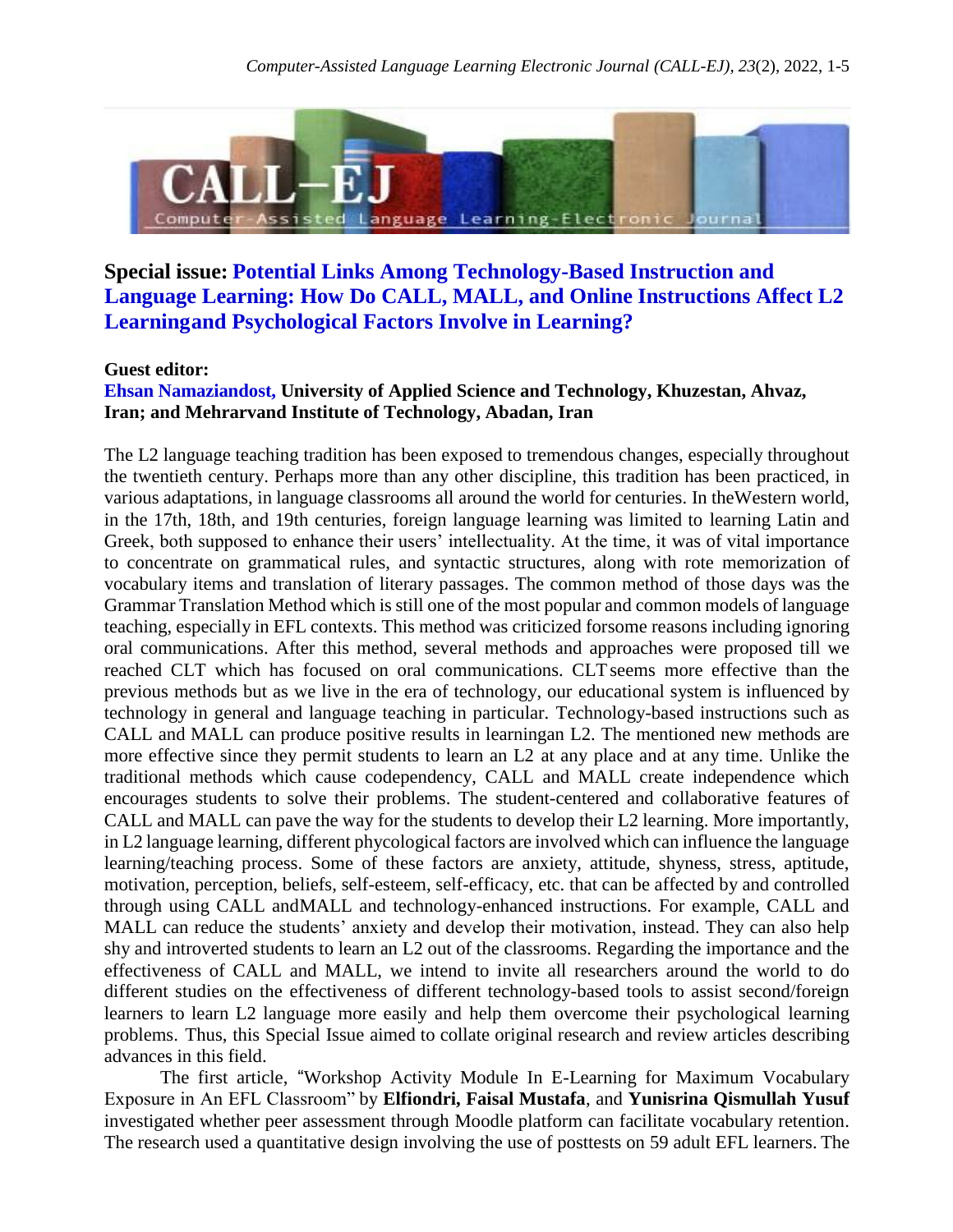findings revealed that peer assessment in Moodle workshop activity module can facilitate sufficient vocabulary exposure for better retention.

The second paper with the title "A Look at Technology Use for English Language Learning from a Structural Equation Modeling Perspective," written by **Tubagus Zam Zam Al Arif, Urip Sulistiyo, M. Faruq Ubaidillah, Reli Handayani, Esti Junining,** and **Muhammad Yunus**, enhanced the unified theory of acceptance and use of technology (UTAUT) to examine the determinants that influence the acceptance of mobile technology use for English language learning. The study adopted a quantitative approach, collecting data through questionnaires. 342 pre-service teachers in an English department at a state university in Indonesia volunteered to take part in the research. The results demonstrated that determinants of mobile technology acceptance are the major factors influencing the usage of mobile technology. The study concluded that the usage behavior of mobile technology had been influenced by four main variables of UTAUT.

The third article, by **I Putu Indra Kusuma, Ni Putu Astiti Pratiwi, A.A. Gede Yudha Paramartha,** and **Ida Ayu Made Istri Utami** from Universitas Pendidikan Ganesha, Singaraja, is titled "Can E-portfolios Reduce Foreign Language Anxiety (FLA) in Online Speaking Courses during the COVID-19 Pandemic?". Kusuma and his colleagues investigated the effect of e-portfolios on students' FLA and the difference in FLA between male and female students given e-portfolios. Using a mixed-methods experimental design involving 120 participants, they concluded that students' FLA lessened significantly when they used e-portfolios in their online speaking course. Furthermore, no significant difference in FLA was identified between male and female students in the experiment group.

The fourth article is by **Marcel Pikhart, Liqaa Habeb Al-Obaydi,** and **Ragad M Tawafak** and it is titled "The Implementation of Critical Pedagogy in Digital Second Language Acquisition in Higher Education: Age and Gender Differences". They explored the intentional implementation or unintentional presence of critical pedagogy aspects in an online English language teaching environment. They also tried to show if there is an age or gender difference regarding the use of critical pedagogy in online language teaching. Using a sample consisting of 57 female and 47 male participants, the results indicated a notable presence of critical pedagogy aspects in online English language teaching. Pikhart and his colleagues also concluded that there is a prominent role for the female teachers over male teachers for using various aspects of critical pedagogy

The fifth article by **Zeinab Azizi** and **Afsheen Rezai** disclosed how online dialogic interactions lead to the development of high school students' writing skills. The study was conducted over 11 sessions in which students received online instruction: 18 female students participated. Moreover, the interactions between the teacher and students were recorded carefully and were subjected to microgenetic analysis. The findings evidenced that the online dialogic interactions had the potential to improve the students' writing skills significantly. The results of the microgenetic analysis evidenced that the students could benefit from the dialogic interactions tied with their ZPDs to co-construct the required knowledge to handle the writing tasks.

In article six, **Shouket Ahmad Tilwani, Tawfeeq Abdulameer Hashim Alghazali,** and **Indrajit Patra** evaluated the effectiveness of using TED Talks on improving EFL students' speaking fluency and accuracy. The study was conducted on 75 Saudi Arabian intermediate EFL learners which took part in 15 sessions of 55 minutes. They collected data using a speaking test, a speaking post-test, and an attitude questionnaire. After using One-way ANOVA, the findings showed that the experimental groups outperformed the control group on the post-test of speaking. Additionally, it was revealed that the experimental group participants showed positive attitudes toward the implementation TED Talks in Saudi Arabian EFL context.

Next, in the seventh paper entitled "Collaborative Writing Assisted with Edmodo Learning Management System (ELMS) in Indonesian EFL Classes: Learners' Attitudes and Learning Engagement," **M. Zaini Miftah** and **Bambang Yudi Cahyono** investigated learners' attitudes toward collaborative writing assisted with ELMS and their learning engagement in online learning.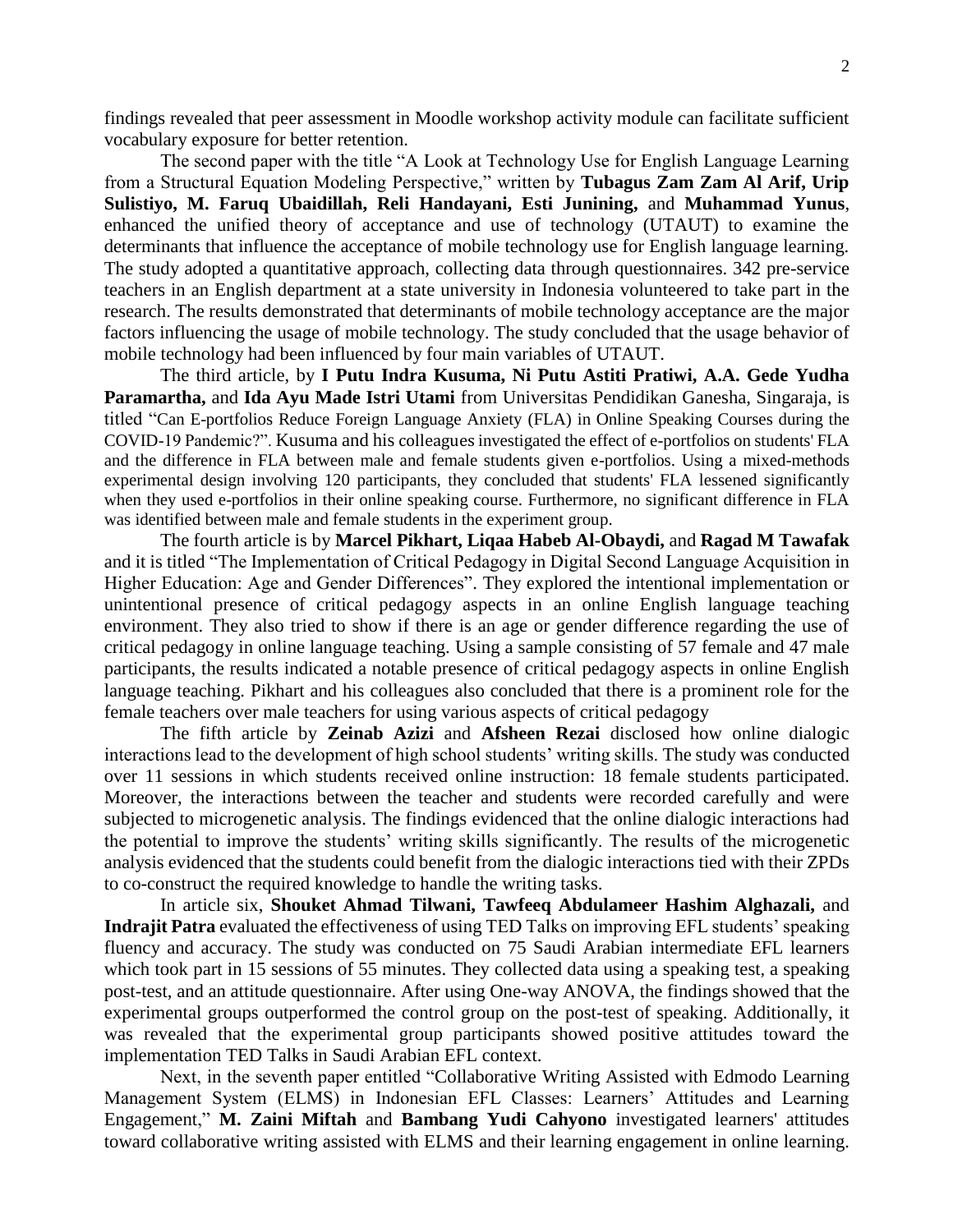Eight-five learners participated to complete a writing attitude survey questionnaire. Moreover, twelve learners were selected for in-depth interviews to explore their attitudes toward learning engagement in ELMS-assisted collaborative writing. After collecting ana analyzing the data, it was revealed that the learners showed positive attitudes toward ELMS-assisted collaborative writing. This research contributed to an understanding of how learners' positive attitudes and learning engagement contribute to the successful ELMS-assisted collaborative writing practices in online learning for the enhancement of their writing skills in EFL classes.

**Yangxi Han, Ng Lee Luan,** and **Shuo Zhao** in the eighth paper checked the impact of technology-mediated learning on student satisfaction based on self-determination theory (SDT). The study used a data set with more than 280 students from engineering disciplines in China. The data were collected through Questionnaires that aimed to examine their perceptions of the three instruction models (face-to-face, blended learning (BL), and flipped learning (FL)) from six dimensions. Furthermore, six semi-structured student interviews were conducted to explore students' feelings toward the learning models based on SDT. The results showed that both BL and FL groups result in a higher level of satisfaction than the face-to-face group. This indicates that technologymediated learning facilitates student satisfaction with academic English learning. Moreover, no significant difference between BL and FL in student satisfaction was found which indicated that the inclusion of flipping does not necessarily satisfy more in their academic English learning. Lastly, Han and her colleagues reported that when the learning form is increasingly dependent on the technology-mediated learning mode, students tend to feel stressed about it.

**Hassan Soodmand Afshar** and **Narges Zareian**, in the ninth article, investigated the effect of strategy awareness-raising on the writing complexity, accuracy, and anxiety of IELTS candidates using Telegram as a social networking medium. Two groups (One experimental group (EG) and one Control Group (CG)) took part in this study. Five writing tasks were performed and the participants also completed an anxiety questionnaire. The results showed that through the Telegram, the participants' compositions were improved in terms of complexity and accuracy; however, their anxiety level was reduced. Also, the results of the retrospective think-aloud protocols showed that the strategies which were highly correlated with success in writing compositions of Iranian EFL writers included planning, monitoring or evaluating, revising, and compensating strategies.

In paper ten, **Masoud Khabir, Ali Akbar Jabbari, Ali Mohammad Fazilatfar,** and **Mohammad Hasan Razmi** investigated the effect of flipping IELTS readings on the participants' enhancement of reading achievement, grit, and autonomy. Utilizing a quasi-experimental design, 46 upper-intermediate students participated in 4 groups (CG1, CG2; EG1, EG2). Two administrations of academic IELTS reading tests from Cambridge 16 (tests 2 & 4), grit, and autonomy scales as preand post-tests were used. At the end of the treatment which lasted 16-session, the data were collected and then analyzed through independent and paired samples t-tests. The results demonstrated that implementing flipped classrooms in EFL contexts not only improves grit and autonomy but also consequently enhances the reading achievement of language learners.

In paper eleven, **Misnawati Misnawati, Yusriadi Yusriadi,** and **Saidna Zulfiqar Bin Tahir** conducted online research at Sekolah Tinggi Ilmu Hukum Pengayoman, located at Bone Regency, South Sulawesi, Indonesia with data collected from four meetings of Instagram feed-based tasks and peer feedback through a questionnaire with a Likert scale, focus group interviews, and observation. Using a mix-method research design, data were collected from 56 students comprising 35 women and 21 men aged 18-20 years. The findings showed that most students were familiar with Instagram to share and obtain information, making it possible to flip it into an L2 learning tool. Moreover, students' poor English skills impacted their lack of motivation, interest, and confidence in participating in flipping Instagram as a medium of writing activities using feed-based tasks. In contrast, peer feedback increased their motivation to interact with their friends using English.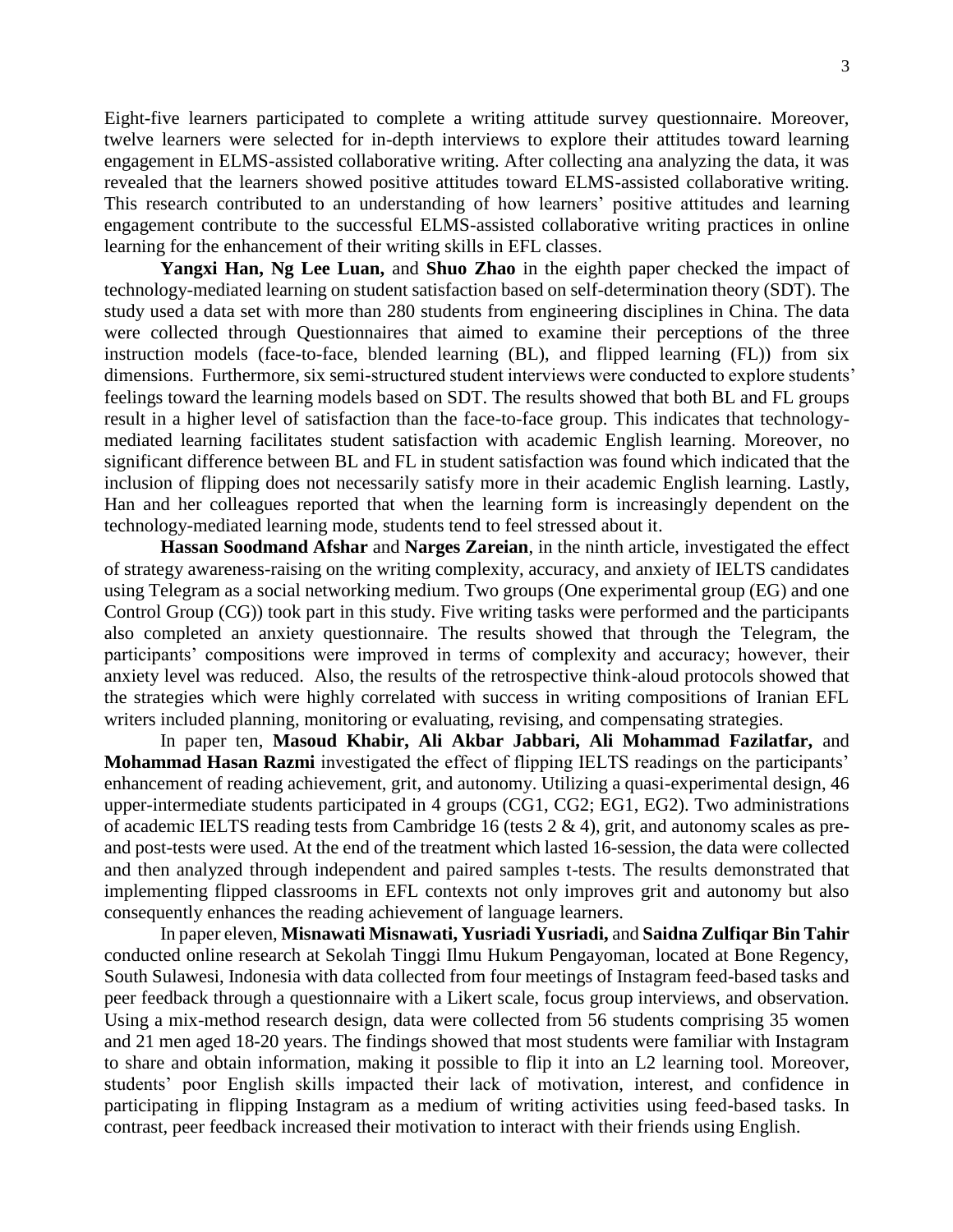The twelfth article by **Fidel Çakmak** investigated whether active participation makes a difference in the performance of language learners and explored pedagogical strategies for coping with the challenges to active participation when learning in a digital learning environment amidst the COVID-19 pandemic. In her study, 100 students studying English online during the Spring semester of 2022 participated. Roughly half of the participants (n=47) participated in classes real-time while the other half (n=53) took them asynchronously by watching video recordings of the classes. After collecting the data through a 50-item multiple-choice used as a pretest and posttest, it was revealed that there was a statistically significant difference between the students who were actively participating in the live classes via the platforms and those who instead received video classes. Moreover, three themes emerged that were associated with the active participation tasks: 1) interactivity 2) multimodality 3) teacher's professional standards.

In article thirteen, **Ferit Kılıçkaya** investigated pre-service EFL (English as a Foreign Language) teachers' experience using Symbaloo as a learning path for preparing online activities outside the classroom for fourth-grade level learners. The participants included 30 pre-service language teachers enrolled in an online elective course. As a partial requirement of the course, the participants were asked to prepare online activities using the tools/websites discussed throughout the course using Symbaloo as a learning path, which is a website that allows creating and integrating online materials in a lesson plan such as videos, quizzes, and educational games. The responses provided by the participants of the study indicated that they found Symbaloo helpful as a learning path since it enabled creating online activities from other websites quickly and efficiently. The findings indicated that the students found creating digital content for teaching EFL enjoyable despite several challenges, such as learning how to create digital content and working online. The students also underscored the importance of the efforts and time required to plan, create, integrate, and organize the materials and websites.

In the fourteenth paper of this issue, **Aygul Ibatova** investigated the effects of synchronous text-based chat and voice-based chat on Russian EFL students' speaking anxiety and motivation. Using a quasi-experimental research design, 90 Russian EFL learners at the upper-intermediate level were selected and assigned to three groups synchronous text-based, synchronous voice-based, and traditional (face-to-face). Then, the three groups were given the questionnaires of Attitude/Motivation Test Battery (AMTB) and Speaking Anxiety Scale (SAS) to measure their motivation and speaking anxiety before and after receiving the treatment. After analyzing the data through one-way ANOVA and the Post hoc Scheffe test, the results disclosed that there were remarkable differences between the post-test of the experimental participants and the control participants. The obtained outcomes depicted that the experimental participants noticeably outperformed the control participants in the motivation and speaking anxiety post-tests.

Article fifteen was a group effort of four researchers namely **Ali Derakhshesh, Jalil Fathi, Hamed Mohammad Hosseini,** and **Sepideh Mehraein.** This study aimed to test a model of online course satisfaction in which online learning self-efficacy and online learning climate served as the variables affecting online course satisfaction in the English as a Foreign Language (EFL) context. 186 Iranian intermediate EFL learners took part in an online survey. Structural equation modeling was utilizedto analyze the structural model of online course satisfaction. The analysis of the collected data revealed that while both online learning self-efficacy and online learning atmosphere strongly influenced levels of satisfaction with online courses, the latter was a more powerful predictor than the former. In addition, it was found that the atmosphere of online learning had a significant impact, although a modest one, on how satisfied students were with their online courses.

The last article titled "An Account of Iranian EFL Learners' Speaking Complexity, Accuracy, and Fluency **(**CAF**)** and Foreign Language Speaking Anxiety (FLSA) in a Computer-Assisted Language Learning Environment" by **Mehdi Nasri, Sajad Shafiee,** and **Mehrdad Sepehri** addressed the importance of Computer-Assisted Language Learning (CALL) and its effects speaking